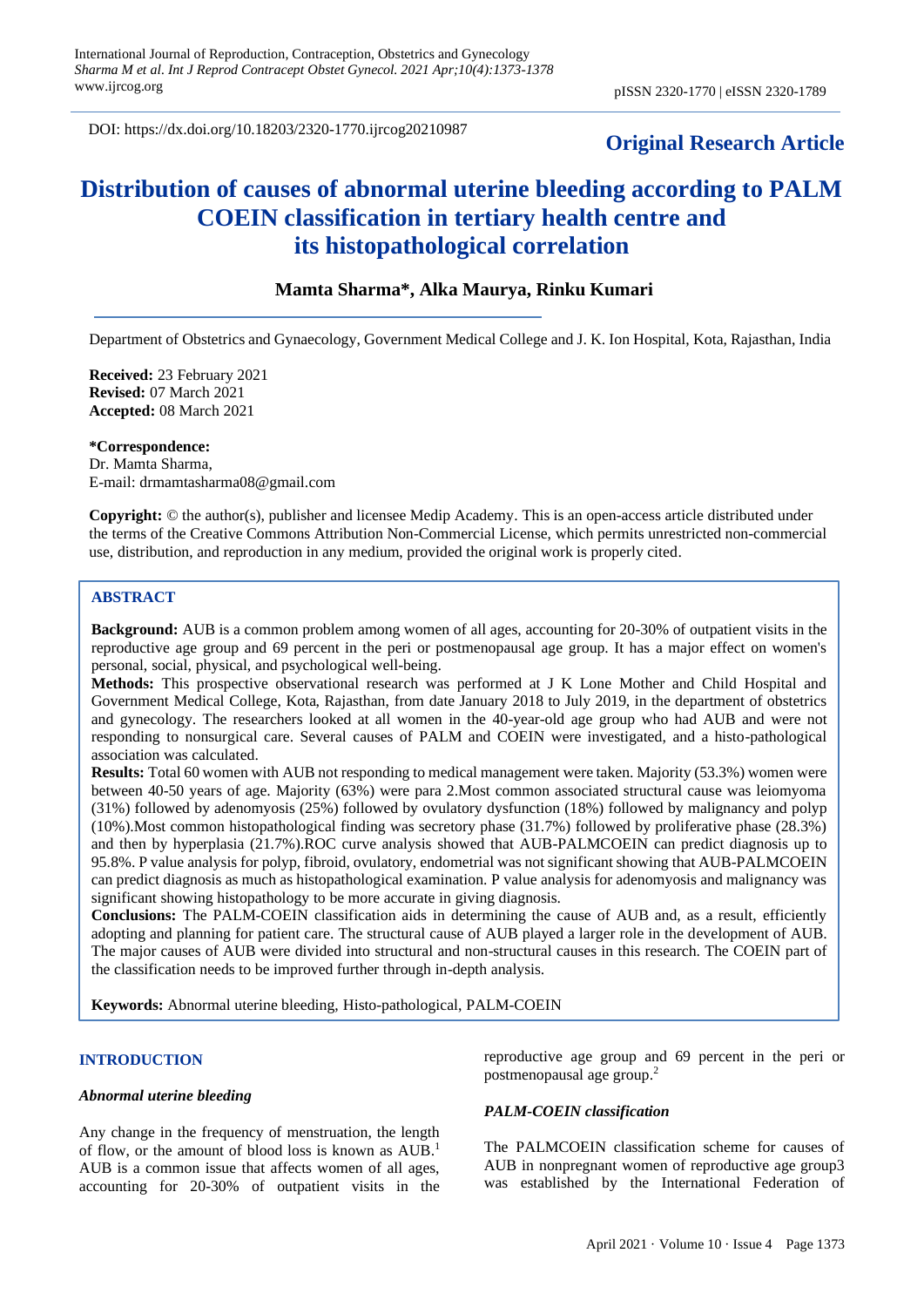Gynecology and Obstetrics' working group on menstrual disorders. This classification scheme is divided into nine basic divisions, each of which is arranged alphabetically. AUB may cause pain and discomfort, as well as social humiliation and a reduction in health-related quality of life. The use of formal clinical practise guidelines is required for the management of such a common condition in a population with a broad variety of healthcare needs. In order to standardize clinical management practices, a unified set of practice guidelines based on scientific evidence is required. In 2011, FIGO introduced the PALMCOEIN classification. The FIGO nomenclature scheme can help to solve the problem of AUB management inconsistency.

PALM-COEIN stands for polyp, adenomyosis, leiomyoma, malignancy, hyperplasia, coagulopathy, ovulatory dysfunction, endometrial disorder, iatrogenic, and unclassified. Menorrhagia, polymenorrhoea, metrorrhagia, and intermenstrual bleeding are the most common clinical manifestations. The new terminologies approved by FIGO are:

Menorrhagia can be replaced with heavy menstrual bleeding (HMB) to explain excessive bleeding.

The term metrorrhagia should be replaced with intermenstrual bleeding (IMB), which occurs between specifically described cyclic and predictable menses.

Menometrorrhagia should be replaced by heavy and sustained bleeding (HPB).

Polymenorrhoea can be replaced by frequent menstrual bleeding. 4

In our study detailed history was taken, investigation including CBC, UPT, coagulation profile, USG, colour doppler were done.

#### *Histopathological correlations*

Since there is always the risk of category reallocation, a detailed histopathological examination and clinical correlation is needed. Assessing a correlation can help decide how accurate clinical assignment to the category of AUB is and when a pathological correlation is required, particularly for the PALM aspect of PALM-COEIN, whereas the same can be done for the COEIN (functional) aspect using other investigations including haematological and endocrinological work up. FIGO suggests endometrial tissue examination as the first line of treatment for AUB in perimenopausal women. Histology confirms the diagnosis and directs the treatment strategy. When considering hormone therapy, a precancerous neoplasia such as suspected hyperplasia or subclinical endometrial cancer must be ruled out. As a result, a histological examination remains the cornerstone of current practice, as it accurately places the clinical diagnosis and allows for standardinaction treatment.

The aim of this study was to investigate and analyze the structural (PALM) and functional (COEIN) components of the AUB PALM-COEIN system in perimenopausal women in our area. This was followed by histopathological studies and case correlations where applicable, especially for the structural (PALM) portion and the COEIN (functional) categories of AUB-E and  $ATIR_0$ 

## **METHODS**

The present study includes total 60 women (>40 years) with complaints of abnormal uterine bleeding and underwent surgery, admitted in the department of Obstetrics and Gynaecology at J K Lone Mother and Child hospital and Government Medical College located in Kota of Rajasthan state. The study period was one and half year. Patients aged above 40 years and patient who required abdominal hysterectomy for AUB and not responding to nonsurgical mode of treatment were included. Patients age below 40, gestational bleeding, genital prolapse, carcinoma cervix, bleeding diathesis, trauma induced bleeding were excluded. After approval from institutional ethical committee and obtaining written informed consent in local vernacular language, the patients who were fulfilling the inclusion criteria were included in the study. A systematic history of previous and current menstrual history, history of contraceptive usage, and medical/surgical history was collected, accompanied by a general, physical, structural, and gynecological review.

During the gynaecological test, the cervix (location, any erythematous lesion, hypertrophy, mobility, presence of polyp or ectopic), uterus (size, place, consistency, and mobility), and adnexa (tenderness and mobility) were all evaluated.

The clinical diagnosis and PALM-COEIN assignment were completed. A pelvic ultrasound was used to evaluate the uterus (uterine size, endometrial thickness, existence of endometrial polyp, adenomyosis, or fibroids) as well as the ovarian status (presence of any cyst, mass, and its characteristics). Wherever possible, endometrial biopsy and hysterectomy (with or without salpingoopherectomy) specimens were collected and submitted for histopathological analysis. When there was a question about malignancy, a Doppler USG was performed, followed by a biopsy. Possible underlying causes were classified based on histopathological findings. After that, the clinical diagnosis was compared to the histopathologybased final diagnosis. Wherever possible, a full blood count, coagulation profile, UPT (if pregnancy is suspected), and thyroid function test are performed.

The statistical package for social sciences (SPSS IBM) version 21.0 was used to analyses the data. The required univariate and bivariate analyses were completed. Quantitative variables are defined in terms of mean, median, range, and standard deviation, while qualitative variables are described in terms of proportions. Before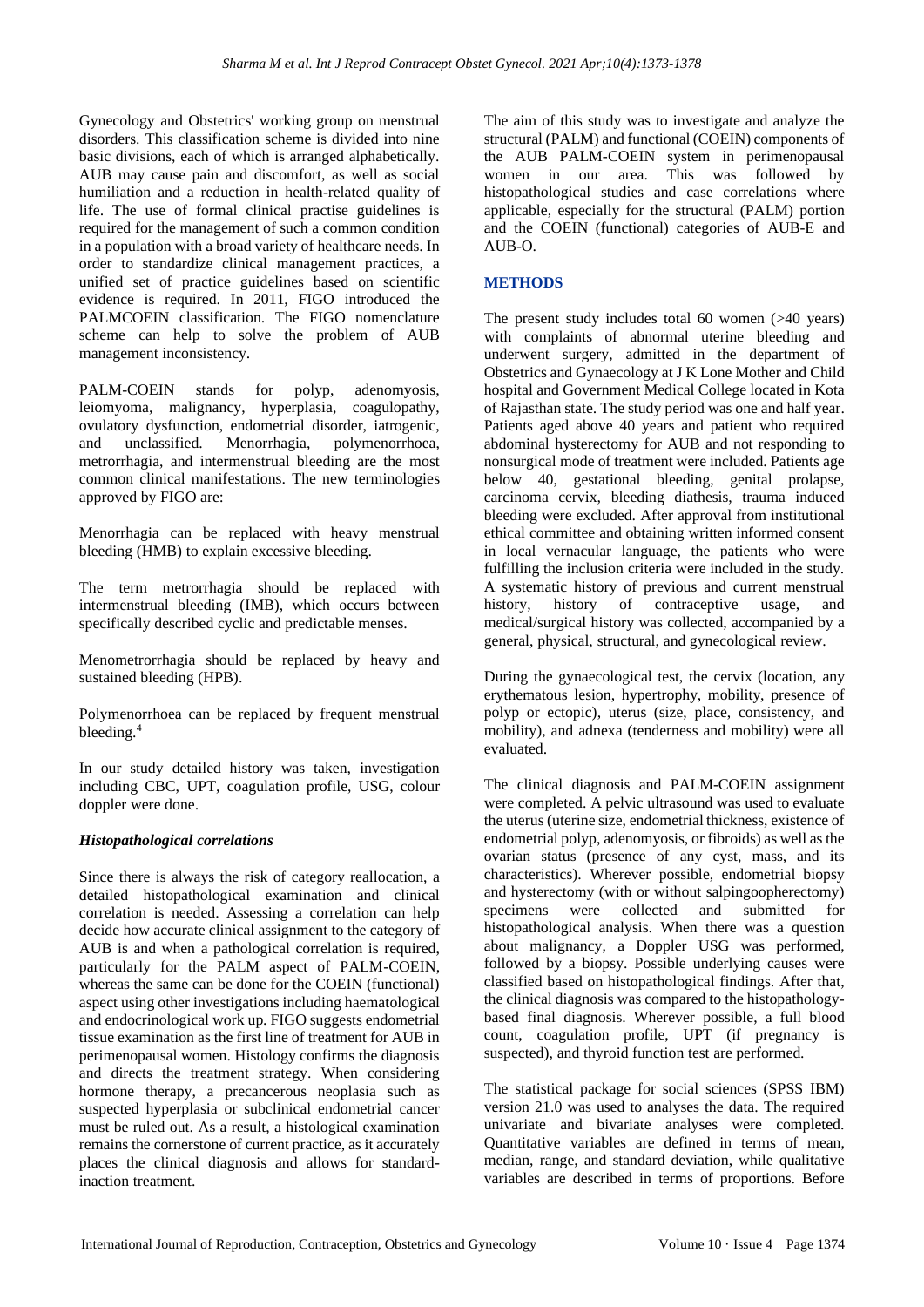applying sufficient significance checks, the data was tested for normality. The Chi square test was used to measure the significance of the difference in means and the independent t test was used to calculate the difference in proportions. The significance of the p value was set to 0.05.

## **RESULTS**

A total of 60 (100%) study participants were included in the study. Majority (53.3%) belong to age group 40-50 years. Majority were Para 2 (63.4%). Majority belong to rural area 38 (63.3%) and 22 (36.7%) reside in urban area.

#### **Table 1: Clinical diagnosis of study participants with palm coein classification (n=60).**

| <b>PALM COEIN</b><br>classification | N(%)         |
|-------------------------------------|--------------|
| <b>Polyp</b>                        | 6(10)        |
| <b>Adenomyosis</b>                  | 15(25)       |
| Leiomyoma                           | 20(31)       |
| <b>Malignancy or hyperplasia</b>    | 6(10)        |
| Coagulopathy                        | $\mathbf{0}$ |
| <b>Ovulatory dysfunction</b>        | 11(18)       |
| <b>Endometrial</b>                  | 2(3.3)       |
| <b>Iatrogenic</b>                   | 1(2)         |
| Not yet classified                  | 0            |

#### **Table 2: Histopathological findings of study participants with AUB (n=60).**

| <b>HPE</b> findings        | N(%)     |
|----------------------------|----------|
| <b>Secretory phase</b>     | 19(31.7) |
| <b>Proliferative phase</b> | 17(28.3) |
| Hyperplasia                | 13(21.7) |
| Adenocarcinoma             | 2(3.3)   |
| <b>Tubercular</b>          | 3(5)     |
| <b>Inflammatory</b>        | 2(3.3)   |
| <b>Atrophic</b>            | 4(6.7)   |
|                            |          |



**Figure 1: Diagonal segments are produced by ties.**

#### **Table 3: Correlation of clinical and histopathological based diagnosis of AUB.**

|                                     | <b>PALM</b><br><b>COEIN</b> | <b>HPE</b> | value |
|-------------------------------------|-----------------------------|------------|-------|
| <b>Polyp</b>                        | 6                           | 8          | 0.2   |
| <b>Adenomyosis</b>                  | 15                          | 13         | 0.02  |
| Leiomyoma                           | 20                          | 21         | 0.2   |
| <b>Malignancy</b>                   | 6                           | 13         | 0.03  |
| Ovulatory                           | 11                          | 13         | 0.8   |
| <b>Endometrial</b>                  | 2                           |            | 0.4   |
| <b>Adenomyosis and</b><br>leiomyoma |                             |            | 0.01  |

#### **Table 4: Test result variable(s) PALMCOEIN.**

| <b>Area</b> | Std.  | <b>Asymptotic</b> | Asymptotic 95%<br>confidence<br>interval |       |
|-------------|-------|-------------------|------------------------------------------|-------|
| error       | sig.  | Lower<br>bound    | <b>Upper</b><br>bound                    |       |
| 0.958       | Ი Იን7 | 0.119             | 0.905                                    | U.OOO |

Among the study participants, hypertension was found in 3 (5%) and diabetes mellitus was present in 2 (3.3%). Thyroid disorder was present in 3(5%). History of use of oral contraceptives was present in 7 (11.7%) study participants.

Only one participants (1.7%) reported family history of endometrial cancer. Majority (43.3%) patients were obese. History of PCOD was present in 3 (5%) study participants.

Leiomyoma (33%) was commonest cause of AUB followed by adenomyosis (25%) followed by ovulatory dysfunction (18%) then by Malignancy or polyp (10%). Most common histopathological findings was secretory phase (31.7%) followed by proliferative phase (28.3%) then by hyperplasia (21.7%).ROC curve analysis inferred that PALM COEIN classification was able to predict the histopathological examination up to 95.8%.Thus classification by palm coein etiological classification matches the histopathological examination. Benign lesions in the form of hyperplasia was found in 13 (21.7%) study participants and malignant lesion was found in 2 (3.3%).

#### **DISCUSSION**

The present study was done with objective to evaluate clinically the cause of AUB in perimenopausal and postmenopausal women according to AUB PALMCOEIN classification and to correlate clinically evaluate cause including ultrasonographic findings with histopathological finding after hysterectomy. The other objective was to calculate relative incidence of benign and malignant endometrial lesions. A total of 60 (100%) study participants were included in the study.

In present study majority of the patients were in the age 40-50 years (53.3%) followed by 51-60 years (41.7%)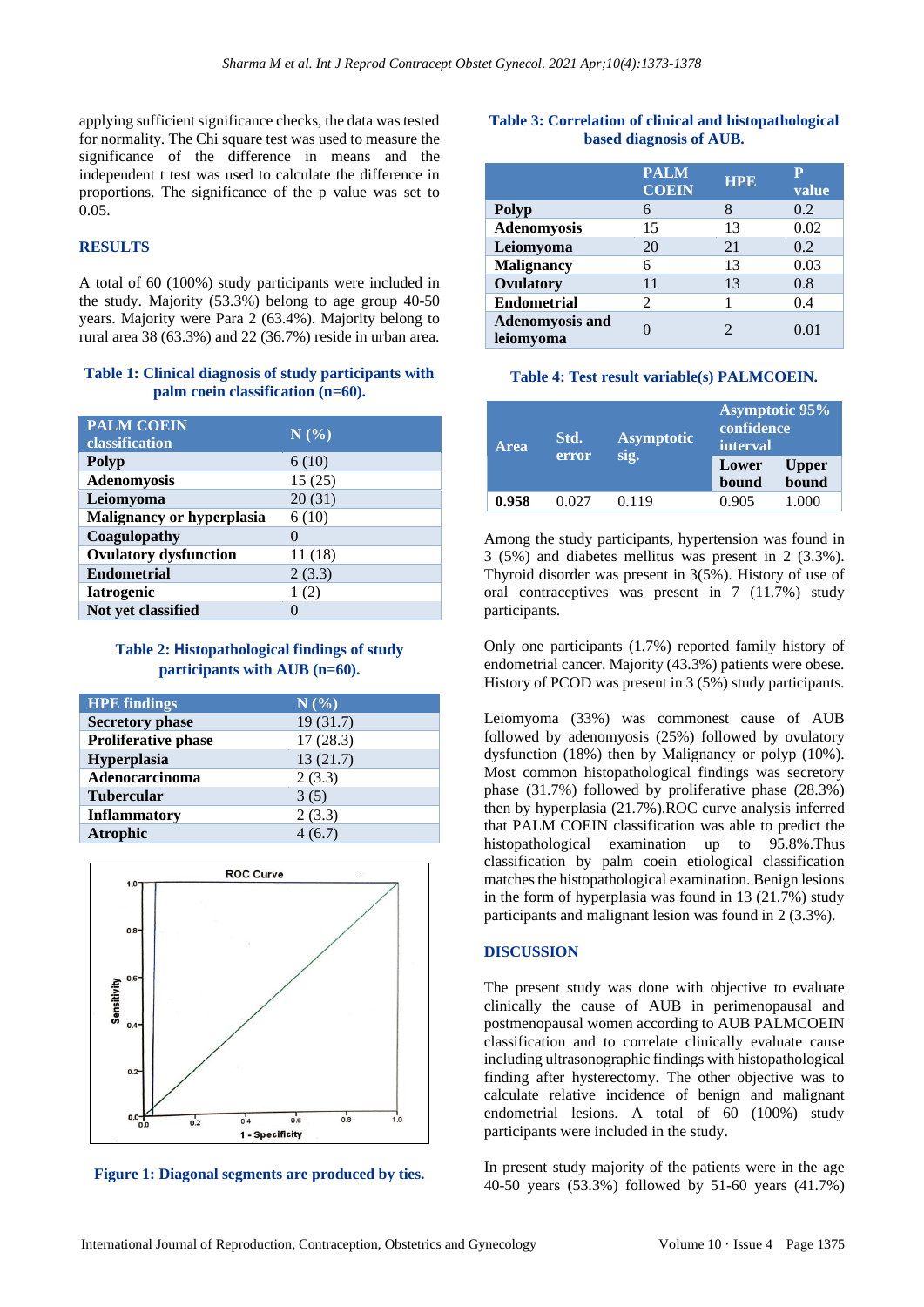which is corresponding to study done by Betha et al in which maximum patients were in the age group 41-45 years  $(42\%)$ <sup>5</sup>. Similar results were found in the study done by Anupma Suresh et al where maximum patients were in the age group 46-50 years  $(52.4\%)$ .<sup>6</sup>

In a study conducted by Mahapatra et al, it was discovered that AUB is more common in women in their fifth decade of life and in multiparous women.<sup>7</sup> The increased prevalence of AUB in this age group could be due to the fact that these women are approaching menopause, when their cycles become intermittently anovulatory as the number of ovarian follicles and estradiol levels decline.

In present study group women with parity 1 were (20.7%) and parity 2 were (55.38%) which is corresponding to study done by Byna et al where 16.9% were para 1 and 55.4% were para 2.<sup>8</sup> Similar results were found in the study done Betha et al where maximum patients were parity 2 (44%) followed by parity 3  $(36\%)$ .<sup>5</sup> Adenomyosis was more common in multiparous women, with the diffuse subtype predominating. Pregnancy may facilitate the development of adenomyosis by enabling adenomyotic foci to be included in the myometrium due to the invasive presence of the trophoblast on the extension of myometrial fibres. Adenomyotic tissue may also have a higher oestrogen receptor ratio, and the hormonal environment of pregnancy may favour the formation of ectopic endometrium islands.

Hypertension was found in 3 (5%) patient and diabetes in 2 (3.3%) in whom endometrial hyperplasia was found in histopathological examinations. Hypothyroidism was present in 3 (5%) of patients out of which 2 had AUB-O. These findings are corresponding to study done by Suresh et al6 where significant p value correlation was found between hypertension and diabetes with endometrial hyperplasia. In her study, 18.9% patient with hypertension, 5% with diabetes mellitus and 5.3% with hypothyroidism had endometrial hyperplasia, difference in percentage could be explained due to large sample size of her study.

In present study AUB was found maximum in patients with BMI  $\geq 25$  with percentage of 44% which corresponded to study done by Betha et al5 where AUB was maximum in obese females (57%). Excess adipose tissue improves the peripheral aromatization of androstenedione to estrone in obesity. Elevated estrone levels in premenopausal women cause irregular feedback in the hypothalamopituitary axis, resulting in oligo or anovulation. The endometrium is constantly stimulated by estrogen in the absence of ovulation.

In our study 3 (5%) had PCOD, out of which two had AUB-M hyperplasia, in PCOS the thecal cells have generalized overactive steroidogenesis with increase in androgens and increased estrogen but decreased progesterone production. It leads to unopposed action of estrogens on endometrium which can lead to endometrial hyperplasia, atypical hyperplasia and endometrial cancers over years.

## *PALMCOEIN classification*

In present study it was found that among the study participants, polyp (10%), adenomyosis (25%), leiomyoma (33%), malignancy or hyperplasia (10%), ovulatory dysfunction (13%), endometrial (3.3%), iatrogenic (2%), coagulopathy or not yet classified (0%).

Doraiswami et al found that the most common trend was natural cycling endometrium (28.4 percent).<sup>9</sup> The disordered proliferative pattern was the most common pathology, regardless of age group (20.5 percent). Other causes included pregnancy complications (22.7%), benign endometrial polyps (11.2%), endometrial hyperplasia (6.1%), carcinomas (4.4%), and recurrent endometritis (4.4%). (4.2 percent)

According to Guari et al, PALM-COEIN categorization was performed in 30 (37%) cases with 6 (2%) polyps, 38 (12.66%) adenomyosis, 74 (24.67%) leiomyoma, 15 (5%) malignancy and hyperplasia, 9 (3%) coagulopathy, 81 (27%) ovulatory dysfunction, 27 (9%) endometrial triggers,  $24 (8\%)$  About 7% (2.34%) of the cases fell into the mixed category.<sup>10</sup>

Sharda B et al conducted a study in which 350 women of reproductive age were given AUB for at least three months. Ovulatory dysfunction was the most common cause of AUB  $(n=99, 282.2\%)$ <sup>11</sup> Endometrial causes  $(n=52,14.5$  percent), adenomyosis  $(n=30, 8.5$  percent), not yet identified (n=32, 9.7 percent), malignancy and hyperplasia (n=28, 8.1 percent), polyp (n=9, 2.5 percent), Iatrogenic (n=7, 2.2 percent), and coagulopathy (n=1, 0.3 percent) were the next most common causes (n=90, 25.7 percent).

Adenomyosis was found in 25 of our patient which corresponds to the study done by Palet al in which 21.9% patient had adenomyosis.<sup>12</sup>

Leiomyoma was found in 33% of the patients which corresponds to study done by Betha et al in which it was found in 30.4% of patient.<sup>5</sup> Fibroids become more common as people get older, with the majority of cases occurring between the ages of 41 and 45. Endometrial hyperplasia induced by hyper estrogenemia, the involvement of fragile and engorged vasculature in the perimyoma tissue, and the release of angiogenic factors such as VEGF and platelet-derived growth factor (PDGF), which impair local endometrial hemostasis, can all contribute to HMB.

Endometrial hyperplasia, which is marked by the proliferation of endometrial glands and the progression to endometrial carcinoma, is the cause of AUB. Obesity and chronic aovulation were discovered to be risk factors in this study of premenopausal women. As endometrial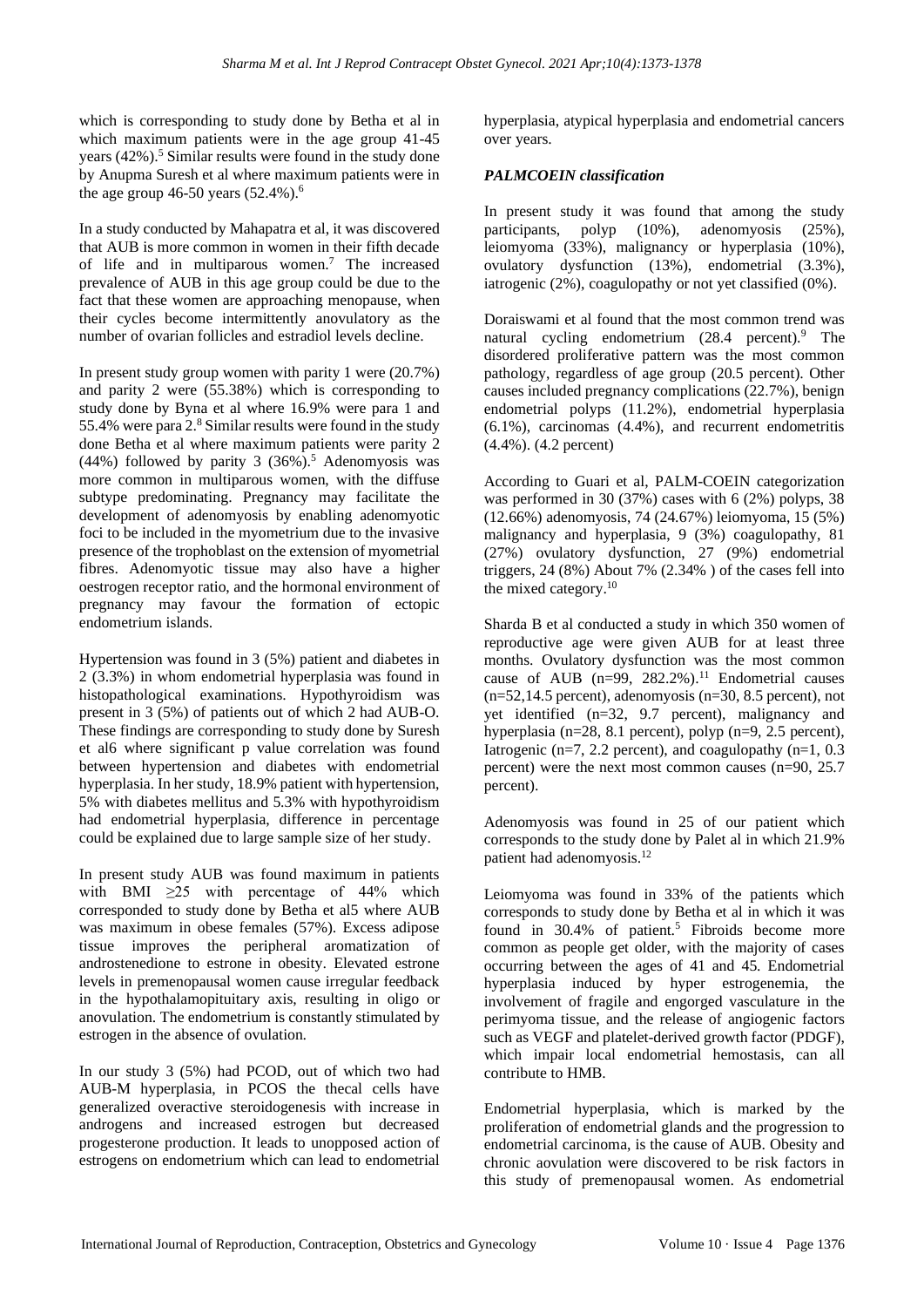cancers are common in the age group 50-60 years, the AUB-M was seen in 10%, similar to Qureshi et al study where AUB-M was seen in 10% of cases and AUB-O in 24% patients. A study done by Mishra D et al showed AUB-M in 3% and AUB-O in 37%. Difference in percentages could be because of different age groups of the study population.<sup>13,14</sup>

AUB-I was found in 2% of patients, it was due to IUCD leading to endometritis.

## *Correlation of PALMCOEIN with Histopathological diagnosis*

In the present study on histopathological examination it was found that secretary phase endometrium was seen in 19 (31.7%), proliferative phase in 17 (28.3%), hyperplasia in 13 (21.7%), adenocarcinoma in 2 (3.3%), tubercular 3 (5%), inflammatory 2 (3.3%) and atopic 4 (6.7%).

According to Shukla et al, the most frequent histopathological finding was endometrial proliferative pattern, which was seen in 27 percent of patients, accompanied by endometrial hyperplasia (13.5 percent), secretory endometrium (12.7 percent), and disordered proliferative endometrium  $(10.9 \text{ percent.}^{15} \text{ In } 1.7 \text{ percent.}$ of cases, malignancy was discovered.

Similarly in a study by Prassana et al out of 65perimenopausal women, 23 (35.38%) had proliferative type of endometrium, 20 (30.76%) women had secretory pattern, 9 (13.84%) had typical simple endometrial hyperplasia, 4 (6.15%) had atypical simple endometrial hyperplasia, 3 (4.61%) had adenomyomatous polyp and 6 (9.2%) women had irregular ripening.<sup>8</sup>

In a study by Layla A et al most common histopathological diagnosis found was secretory endometrium 571 (24.9%) 2nd most was proliferative endometrium 498 (21.7%), followed by endometrium polyp 227 (9.9%), disordered proliferative endometrium 200 (8.7%), Simple cystic hyperplasia 160 (7%), chronic endometritis 134 (5.8%), inactive endometrium 126 (5.5%), atrophic endometrium 70 (3.1%), Uterine malignancies 41 (1.8%), complex hyperplasia without atypia 33 (1.4%) and finally complex hyperplasia with atypia  $15(0.7\%)$ .<sup>18</sup>

In a study by Mohammed et al it was found that the most common histopathological diagnosis was of AUB-L in 43.7% cases and 2nd most being AUB-O.<sup>17</sup>

P>0.05 is not significant and <0.05 is taken as significant.

After examining various groups, the difference in clinical and histopathological diagnosis in AUB-P(polyp) was not significant  $(p>0.05)$ . The majority of the cases in this study were cervical polyps, which were diagnosed clinically using a per speculum examination.

In AUB-A (adenomyosis), there was a significant difference in clinical and histopathological diagnosis (p0.05). This is due to the fact that the symptoms and signs of adenomyosis and leiomyoma can be so similar that clinically distinguishing between the two can be difficult. Due to the higher cost, we were also unable to use MRI as a diagnostic tool.

In AUB-L (Leiomyoma), there was no significant difference in clinical and histopathological diagnosis  $(p>0.05)$ . It's likely that this is because most symptomatic fibroids can be detected with a combination of history, clinical pelvic examination, and ultrasonography.

The disparity in clinical and histopathological diagnosis in AUB-M (malignancy and hyperplasia) was highly important (p0.01).

Adenomyosis and leiomyoma (AUB-A;L) was a very important condition (p0.01). The results of AUB-M and AUB-A;L illustrate the importance of histological analysis as a complementary diagnostic method in the PALM portion of AUB.

The difference in clinical and histopathological diagnosis between AUB-O (ovulatory disorders) and AUB-E (abnormal uterine bleeding) was not important  $(p>0.05)$ .

Benign lesions in form of hyperplasia was found in 13 (21.7%) study participants and malignant lesions in 2 (3.3%). Similar results were found in study done Layla A et al16where 20% in perimenopausal and post menopausal women had endometrial hyperplasia and 4% had malignancy. In a study by Shukla et al benign were 14% and endometrial carcinoma was found in 1.7%.

According to the PALM COEIN scheme, there aren't many studies that indicate the causes of AUB. This type of research will help us gain a deeper understanding of AUB's etiology and develop more successful management strategies. Because of the expense, MRI characterization of structural lesions of the uterus was not performed, and thus tertiary classification of leiomyoma was not performed in this study. In patients where malignancy was suspected colour doppler was done to demonstrate endometrial lesions and endometrial arteriovenous malformations as well as multiple irregular branching vessels in malignancy.

## **CONCLUSION**

In women, the endometrium is a reflection of their hormonal status. Endometrial histological differences may be seen depending on the woman's era, menstrual cycle phase, and any other pathology. Pelvic ultrasound is the least invasive technique for visualizing the anatomy of the uterus and visualizing the thickness of the endometrium in the diagnosis of AUB. It can provide additional details that may help with diagnosis and treatment decisions in some cases.